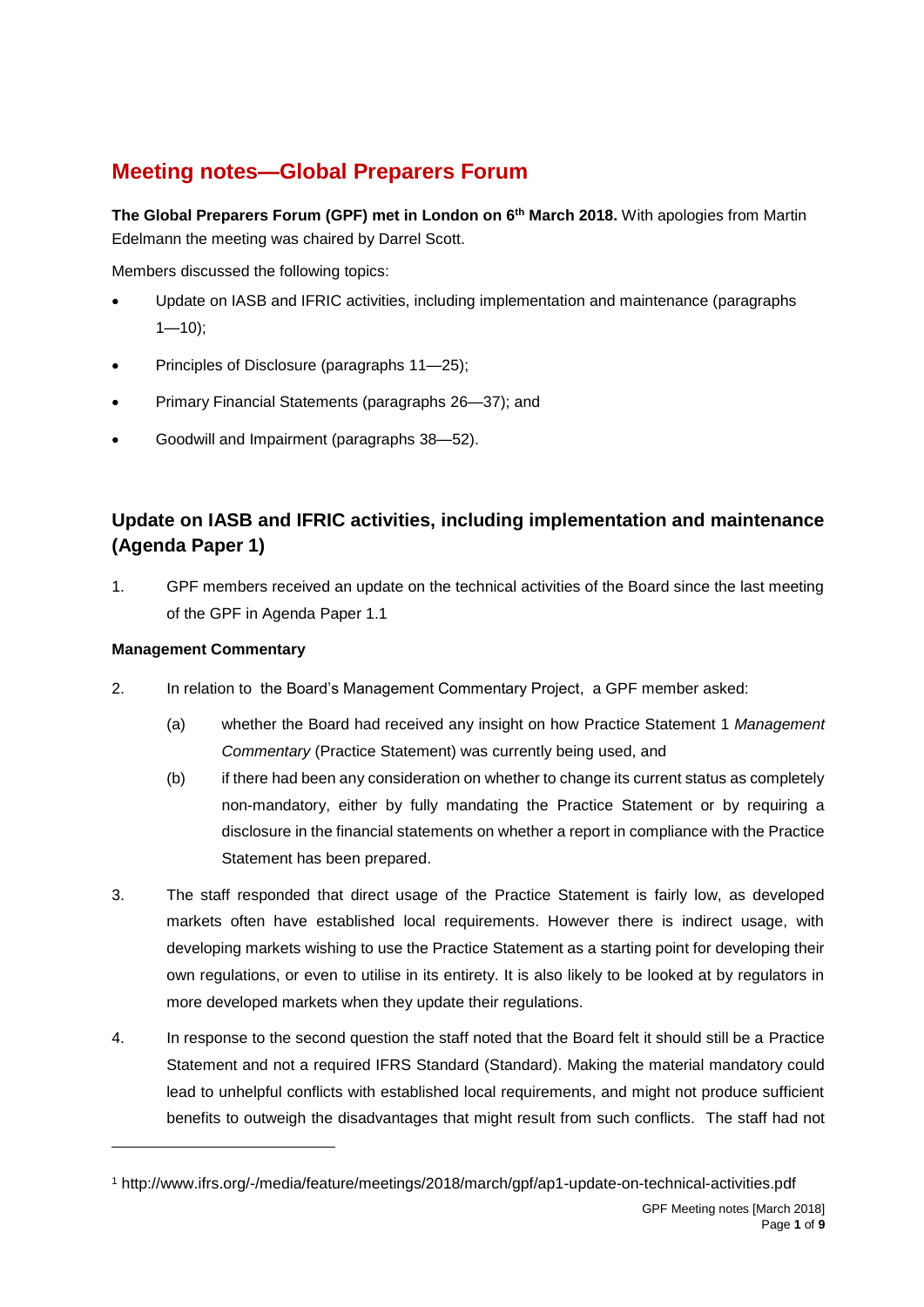yet considered whether it would be worth proposing the introduction of a requirement to disclose in financial statements whether a management commentary was, or would be, available.

#### **Primary Financial Statements**

- 5. A GPF member asked whether the Board intended to consider in the *Primary Financial Statements* project whether it was possible to define more clearly which income and expenses should be included in profit or loss and which income and expenses should be included in other comprehensive income.
- 6. The staff responded that prior project experience over many years had shown that creating robust and useful definitions to draw the line between profit or loss and other comprehensive income would be very difficult and was unlikely to be feasible. For that reason, the *Primary Financial Statements* project did not have an objective of changing the split between profit or loss and other comprehensive income, although it would consider how best to present items of income and expenses and sub-totals derived from them.

#### **Project Overlap**

- 7. A GPF member suggested that there was some overlap between projects, for example the projects on *Principles of Disclosures*, the *Conceptual Framework* and the *Disclosure Initiative— Definition of Material*. He further asked how the scope of those projects is determined and how those projects are prioritised. In addition, GPF members questioned whether principles resulting from the Principles of Disclosures project would be located in their own Standard or would be embedded in the relevant Standards.
- 8. The staff responded that:
	- (a) the *Conceptual Framework* includes a high-level discussion of presentation and disclosure requirements. On the other hand, the *Principles of Disclosures* project is expected to determine what requirements are needed in the Standards. It is too early to determine where those requirements would be best located, for example in an update to IAS 1 *Presentation of Financial Statements* or in a new Standard.
	- (b) On the definition of materiality, the Board was making a small alteration to the definition in the forthcoming revised *Conceptual Framework*. This confirms that 'users' referred to in the definition are the primary users described in the *Conceptual Framework*. In addition, in 2017 the Board issued an Exposure Draft *Definition of Material*. This suggests further improvements to the definition, based on guidance already contained in IAS 1. The staff are now analysing the responses to the Exposure Draft.

#### **Other Items**

9. The staff noted that Agenda Paper 1A is a summary of the feedback the GPF members have provided to the Board and how the feedback was used.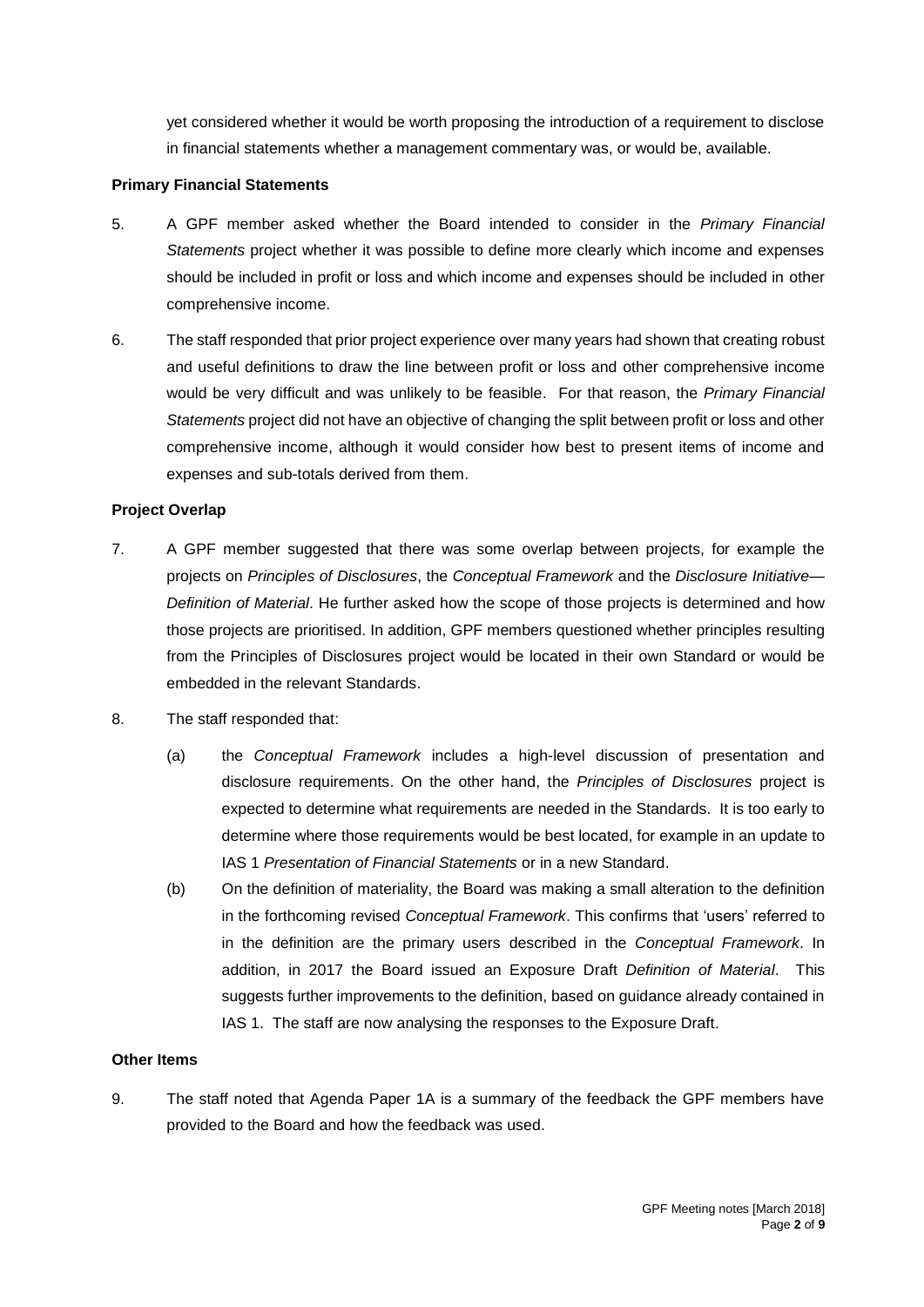<span id="page-2-0"></span>10. The staff noted that following the advice previously given by GPF members, an annotated version of the 'Blue Book' (which contains the Standards required in the year of publication) was published and is available on the eIFRS website.

## **Principles of Disclosure (Agenda Paper 2)**

- <span id="page-2-1"></span>11. The purpose of this session was to inform GPF members about the feedback received in response to the Discussion Paper *Disclosure Initiative—Principles of* Disclosure (Discussion Paper) and seek their advice on the next steps in the project.
- 12. Specifically, GPF members discussed:
	- (a) addressing the disclosure problem;
	- (b) relative prioritisation of six topics included in the Discussion Paper; and
	- (c) the effect of technology and digital reporting on the project.

#### **Addressing the disclosure problem**

- 13. GPF members expressed mixed views on the approach to addressing the disclosure problem.
- 14. A few GPF members said that the Board should undertake a *comprehensive* standards-level review of disclosure requirements. Some of these members said the objective should be to remove prescriptive language. Other members said the objective should be to categorise each disclosure requirement on the basis of its relative importance to users of financial statements, for example, by separately identifying disclosures that are *always* required from disclosures that are required if the information is material. One member added that categorising the disclosure requirements would be especially helpful to small companies or companies in emerging markets.
- 15. A few members said that the Board should perform a *targeted* standards-level review of disclosure requirements. One of these members said that the objective should be to remove what they viewed as unnecessary disclosures such as some of those on pensions and financial instruments. One other member added that the Board should not review recent Standards.
- 16. A few members suggested that the Board should develop principles that will clarify the objective of disclosure requirements in the Standards in order to encourage preparers and auditors to exercise better judgment. For example, the Board could discourage the disclosure of immaterial information and clarify to what extent complying with prescriptive language, such as 'shall', should be balanced with the assessment of materiality.
- 17. A few members said that prescriptive disclosure requirements are helpful to preparers. One member added that removing prescriptive language from the Standards would be of only limited help to preparers during discussions with regulators and auditors.
- 18. One member said that disclosures in the financial statements are excessive because of the concept of materiality is applied inappropriately. This member said that providing guidance on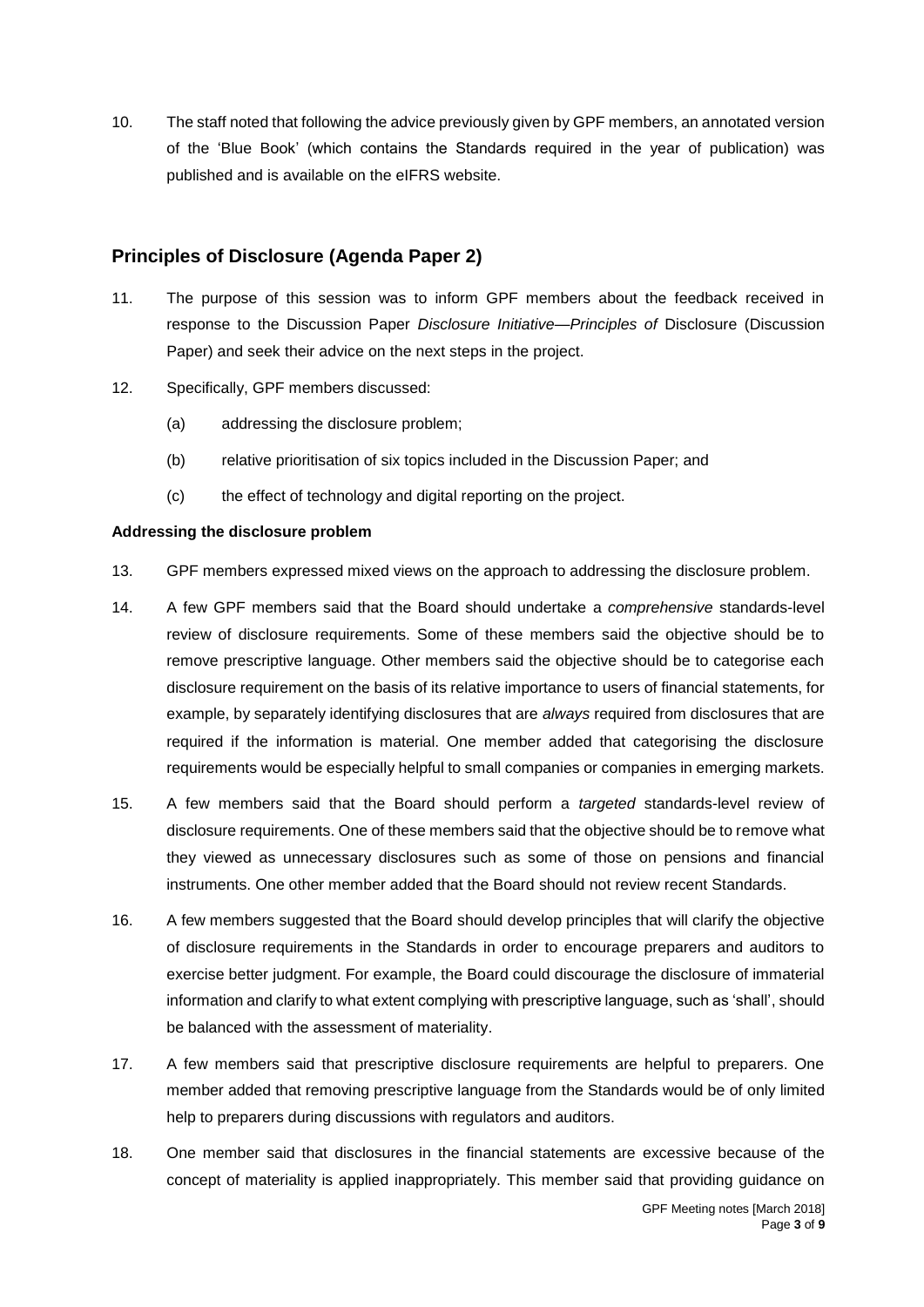materiality alone would not help to address the disclosure problem and suggested that regulators should develop a way to penalise excessive disclosures in the financial statements.

#### **Project focus/prioritisation**

- 19. GPF members were asked to comment on the relative prioritisation of the following topics from the Discussion Paper:
	- (a) which accounting policies to disclose;
	- (b) IFRS information outside the financial statements;
	- (c) non-IFRS information inside the financial statements;
	- (d) clarifying the use of the terms 'present' and 'disclose' in IFRS Standards;
	- (e) formatting; and
	- (f) location of accounting policies.
- 20. A few members said that the Board should prioritise the topics related to the location of information; that is, IFRS information outside the financial statements and non-IFRS information inside the financial statements. One member added that the Board should also consider prioritising guidance on whether disclosures should be provided as a single figure or a range.
- 21. A few members said that the Board should *not* prioritise topics on:
	- (a) formatting and location of accounting policies, because entities need flexibility in these areas. One of these members, however, suggested that the Board could provide nonmandatory guidance on these two topics;
	- (b) which accounting policies to disclose, because that is an entity-specific consideration; and
	- (c) clarifying the use of the terms 'present' and 'disclose' in IFRS Standards.
- 22. A few members commented on the content of the guidance for some topics:
	- (a) one member said that the Board should not be too prescriptive in providing guidance or requirements on the topics, as they involve a high level of judgment by preparers.
	- (b) a few members said the Board should clarify what it means by non-IFRS information. A few other members added that they have experienced audit difficulties regarding IFRS information provided outside the financial statements.

#### **Effect of technology**

23. One member said that the Board should consider the impact of more principles-based disclosure requirements on the IFRS Taxonomy. This member highlighted that it could be challenging to reflect principles-based disclosure requirements in the IFRS Taxonomy and that such requirements could result in more entity-specific extensions.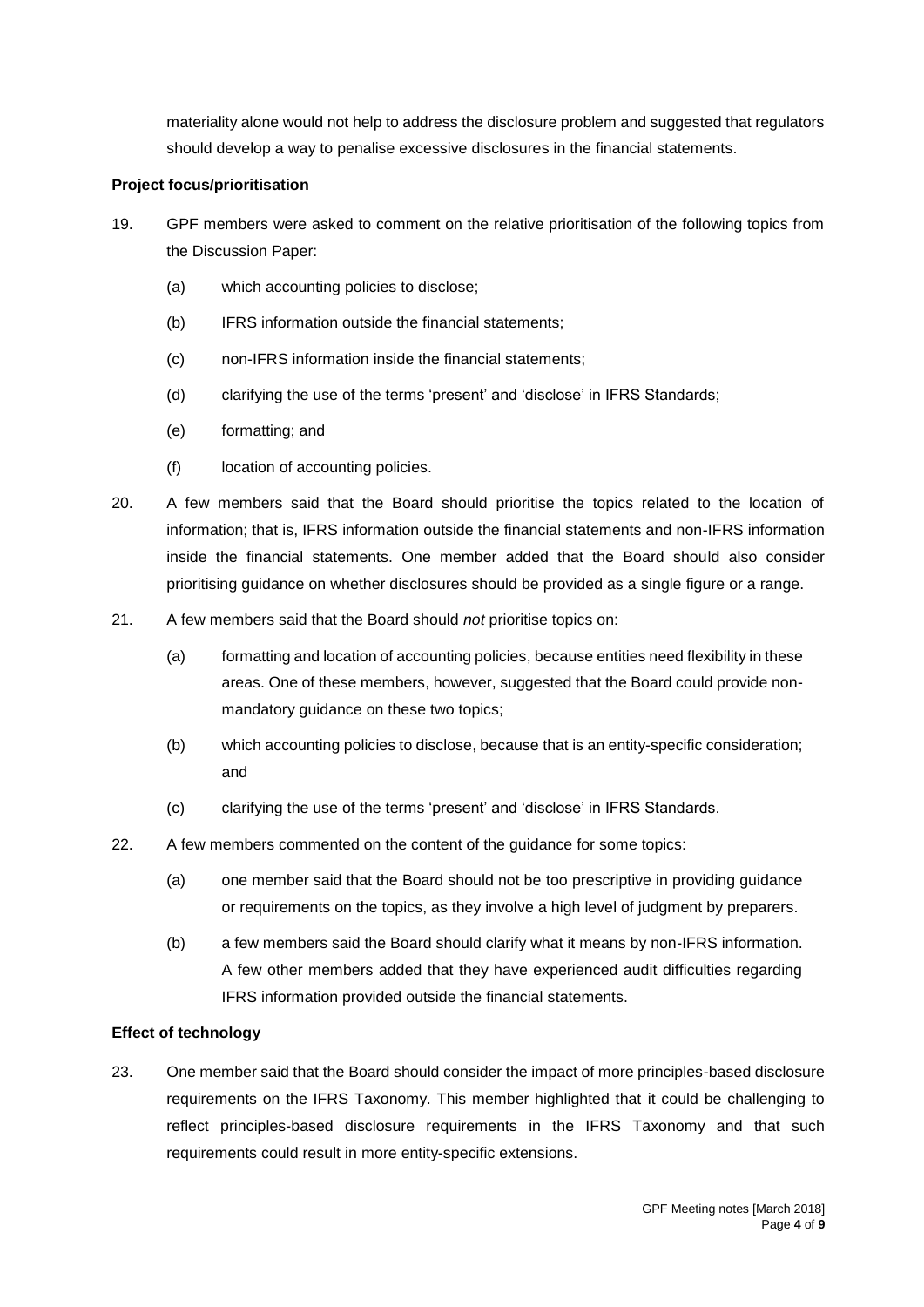24. One member suggested that the Board should consider both how technology is used today and how to respond to future changes in technology.

#### **Next steps**

<span id="page-4-0"></span>25. The staff reported the feedback received from GPF members at the March 2018 Board meeting. At this meeting, the Board made decisions regarding next step on the project.

## **Primary Financial Statements (Agenda Paper 3)**

- <span id="page-4-1"></span>26. The purpose of this session was to seek feedback from GPF members on the possibility of:
	- (a) introducing management performance measures (MPMs) and management-defined adjusted earnings per share (adjusted EPS) into the financial statements; and
	- (b) improving the presentation of the share of profit or loss of associates and joint ventures in the statement(s) of financial performance.

#### **Management performance measures and adjusted EPS**

#### *Management performance measures*

- 27. GPF members were generally supportive of the overall approach of introducing MPMs into the financial statements, but they had some concerns about the location of MPMs in the financial statements.
- <span id="page-4-2"></span>28. The staff introduced the following suggestion for the location of MPMs:
	- (a) if an MPM fits in the Board's proposed structure for the statement(s) of financial performance and satisfies the requirements in IAS 1 *Presentation of Financial Statements* for subtotals, it should be presented as a subtotal in the statement(s) of financial performance; and
	- (b) if an MPM does not fit in the statement(s) of financial performance, the notes should disclose a separate reconciliation between the MPM and the most appropriate measure specified or defined in IFRS Standards.
- 29. One GPF member said that if the Board's aim is to improve the relevance of the statement(s) of financial performance, it should allow or require MPMs to be presented always in, or adjacent to, the statement(s) of financial performance, even if the measures do not meet the requirements described in paragraph [28\(](#page-4-2)a). However, another GPF member disagreed and said that MPMs should always be presented in the notes, because MPMs are management-defined and would be less prominent in the notes.
- 30. Whilst some GPF members were supportive of the staff proposal to have the reconciliation in the notes, as described in paragraph 28(b), a few GPF members encouraged the Board to require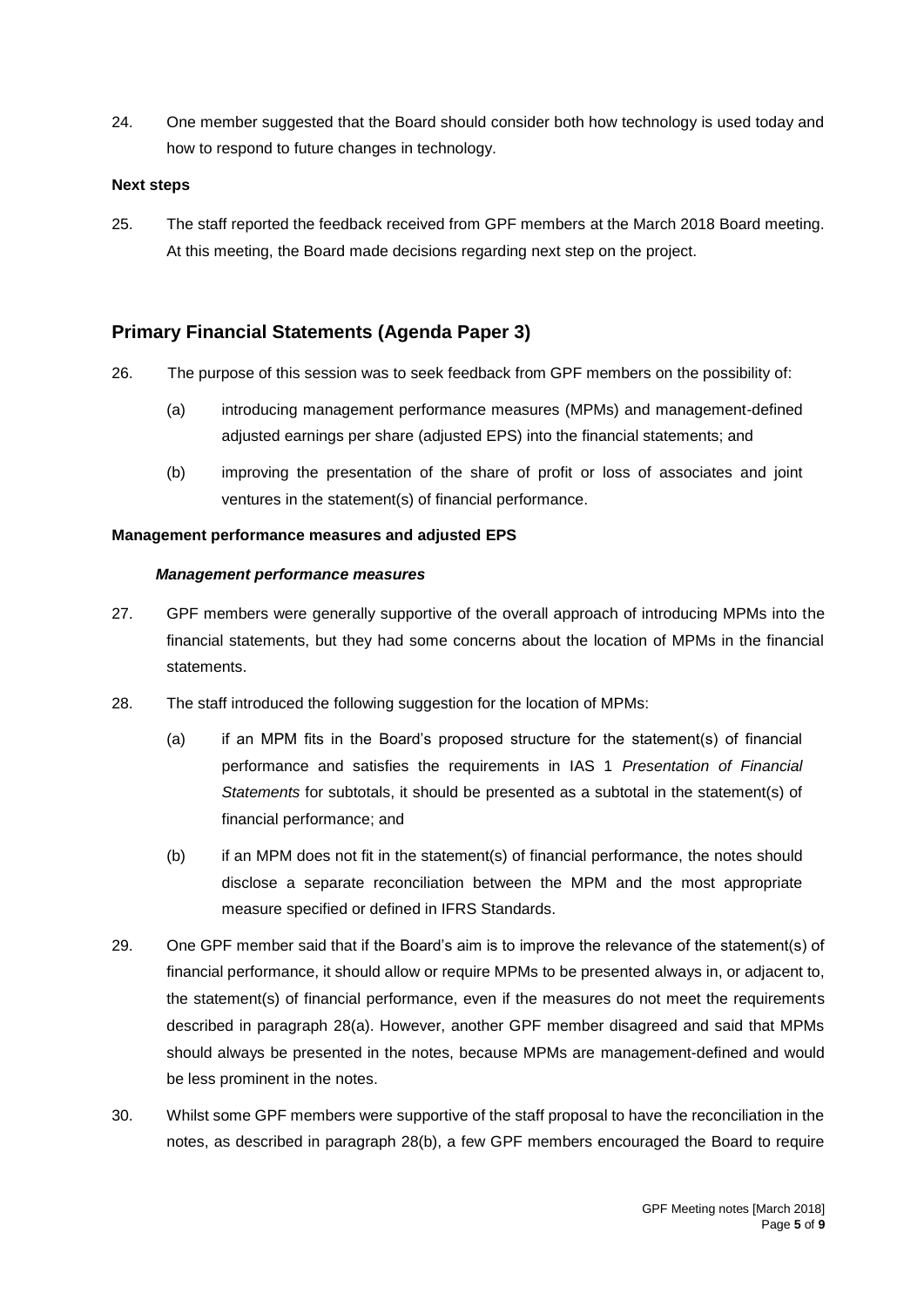the reconciliation to be provided in a columnar format in the statement(s) of financial performance. They provided the following reasons:

- (a) such a format would clearly show the effect of adjustments on each line item and subtotal in the statement(s) of financial performance.
- (b) more MPMs would fit in the statement(s) of financial performance under a columnar approach than in a linear reconciliation under the requirements in paragraph [28\(](#page-4-2)a).
- 31. However, one GPF member said no specific format should be required for the reconciliation.

#### *Adjusted EPS*

- 32. GPF members expressed mixed views on staff suggestions for entities to provide:
	- (a) an adjusted EPS that is calculated consistently with the entity's MPMs; and
	- (b) an accompanying reconciliation showing the tax effect, and the share of noncontrolling interests (NCI), of adjustments made in calculating adjusted EPS.
- 33. A few GPF members were supportive of the suggestions. They said they already provided an adjusted EPS as well as the accompanying reconciliation. In their view, users find such information useful. One GPF member said that the information in the reconciliation is needed as an input for calculating the adjusted EPS anyway, so disclosing the reconciliation would not lead to significant additional costs or effort. This GPF member also said the tax effect should be disclosed separately from the share of NCI.
- 34. However, some other GPF members said they currently do not present adjusted EPS. For example, they provide only an 'adjusted operating profit', but do not provide a post-financing, post-tax and post-NCI version of this measure. They said that providing adjusted EPS and the reconciliation would require significant additional effort for them. These GPF members suggested that an adjusted EPS and the accompanying reconciliation should be required only if management uses adjusted EPS in its internal reporting.

## **Presentation of the share of profit or loss of associates and joint ventures in the statement(s) of financial performance**

- 35. Many GPF members said they did not support the suggested distinction between the share of profit or loss of integral and non-integral associates and joint ventures in the statement(s) of financial performance. These GPF members provided the following reasons:
	- (a) any definition of 'integral' and 'non-integral' would require significant judgement and would be difficult to audit. Some GPF members noted specific cases where such a definition would be difficult to apply, for example by conglomerates with various businesses and by entities investing in associates and joint ventures that are startups.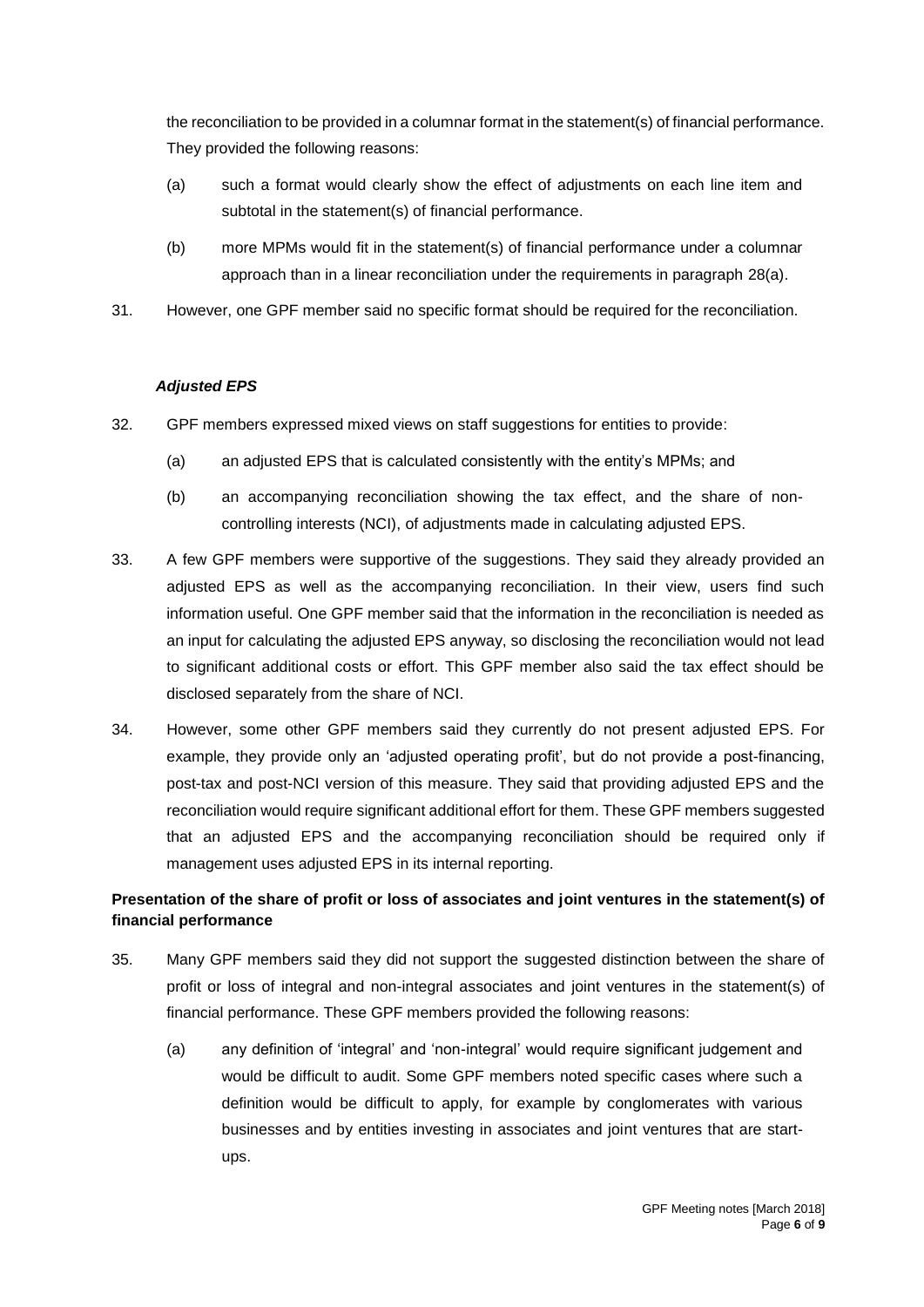- (b) existing disclosures—such as those required by IFRS 12 *Disclosure of Interest in Other Entities*—already provide information to investors about the significance and nature of the activities of an entity's associates and joint ventures. A few GPF members also said the allocation of the associates and joint ventures to an entity's reporting segments already provides information about whether the associates and joint ventures are 'integral' or not.
- (c) they would not expect to invest in any associates or joint ventures that is not part of their core business—in other words, they did not expect to have any non-integral associates or joint ventures.
- 36. Some of these GPF members said they preferred a single location in the statement(s) of financial performance for the share of profit or loss of all associates and joint ventures. However, these members had different suggestions for what that location should be. For example, one member suggested it should be presented within 'income/expenses from investments', whereas another member suggested it should be presented in an 'operating' section together with results from consolidated entities.

#### **Next steps**

<span id="page-6-0"></span>37. The Board considered the feedback received about the MPM and adjusted EPS proposals at its April 2018 Meeting. The Board will consider the other feedback received at future meetings and/or during development of the first due process document.

## **Goodwill and Impairment (Agenda Paper 4)**

- <span id="page-6-1"></span>38. The staff sought feedback on:
	- (a) a staff proposal about an approach to the impairment testing of goodwill that considers movements in headroom. Headroom is the excess of the recoverable amount of a cash-generating unit (or group of units) over the carrying amount of that unit.
	- (b) the requirement in IFRS 3 Business Combinations to recognise all identifiable intangible assets acquired in a business combination separately from goodwill, specifically whether:
		- (i) recognising all identifiable intangible assets separately from goodwill provides useful information;
		- (ii) the reason for investors' concerns about credibility of fair value of recognised intangible assets is insufficient disclosure; and
		- (iii) there are ways of allowing some identifiable intangible assets to be included within goodwill without losing relevant information.

#### *Using movements in headroom in testing goodwill for impairment (headroom approach)*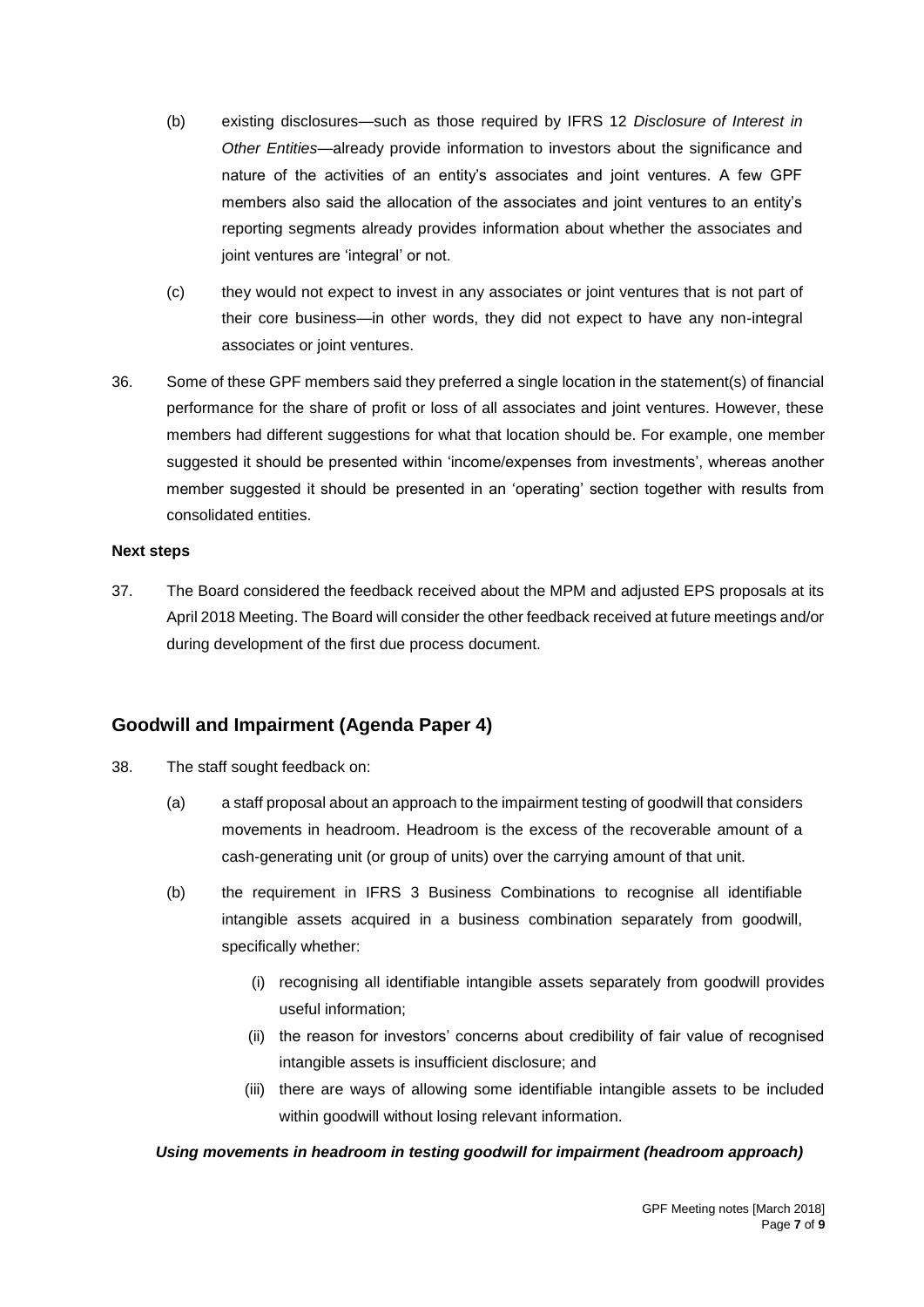- 39. The staff sought feedback from GPF on the nature and extent of costs that might have to be incurred in applying the headroom approach.
- 40. Most members said that the headroom approach is likely to add significant costs to the impairment testing of goodwill, and consequently did not support the headroom approach. They said the costs would arise for two reasons:
	- (a) currently companies generally do not perform a detailed calculation of recoverable amount if, on the basis of estimates, averages and computational short cuts, it is clear that the recoverable amount would be sufficiently higher than the carrying amount of the cash-generating unit (or groups of units). However, to use the headroom approach, a more precise measurement of recoverable amount would be required every year.
	- (b) the headroom approach contains a presumption that a company would attribute all of any decrease in total headroom to acquired goodwill. However, a company could rebut the presumption if there is evidence that all or part of the decrease should instead be attributed to unrecognised headroom. Rebutting the presumption would cause significant incremental debate with auditors and would also attract questions from regulators.
- 41. Some members said that there would be costs involved in tracking actual performance against the assumptions made in analysing the factors that support the consideration paid for the business combination.
- 42. One member supported the headroom approach but thought that, if goodwill acquired in a business combination is allocated to an existing cash-generating unit (or groups of units), any subsequent decrease in total headroom should not be attributed to the acquired goodwill so long as the unrecognised headroom is in excess of the unrecognised pre-combination headroom.
- 43. Two GPF members said that they do not support the headroom approach because, in addition to concerns about costs of applying approach, they questioned the conceptual basis for the approach.
- 44. One member said that users seem to prefer disclosure of segment information on acquisitions that would help them assess the success of those acquisitions rather than relying on the amount of goodwill impairment loss recognised. Therefore, that member suggested that the Board should consider requiring such disclosure instead of pursuing the headroom approach.
- 45. Another member said that introducing the headroom approach would create an inconsistency with the prohibition in IAS 36 *Impairment of Assets* on reversal of impairment losses for goodwill. The headroom approach attributes part or all of a decrease in total headroom to acquired goodwill, but the prohibition in IAS 36 means that no part of any subsequent increase in total headroom can be attributed to acquired goodwill.

#### *Recognising all identifiable intangible assets acquired in a business combination*